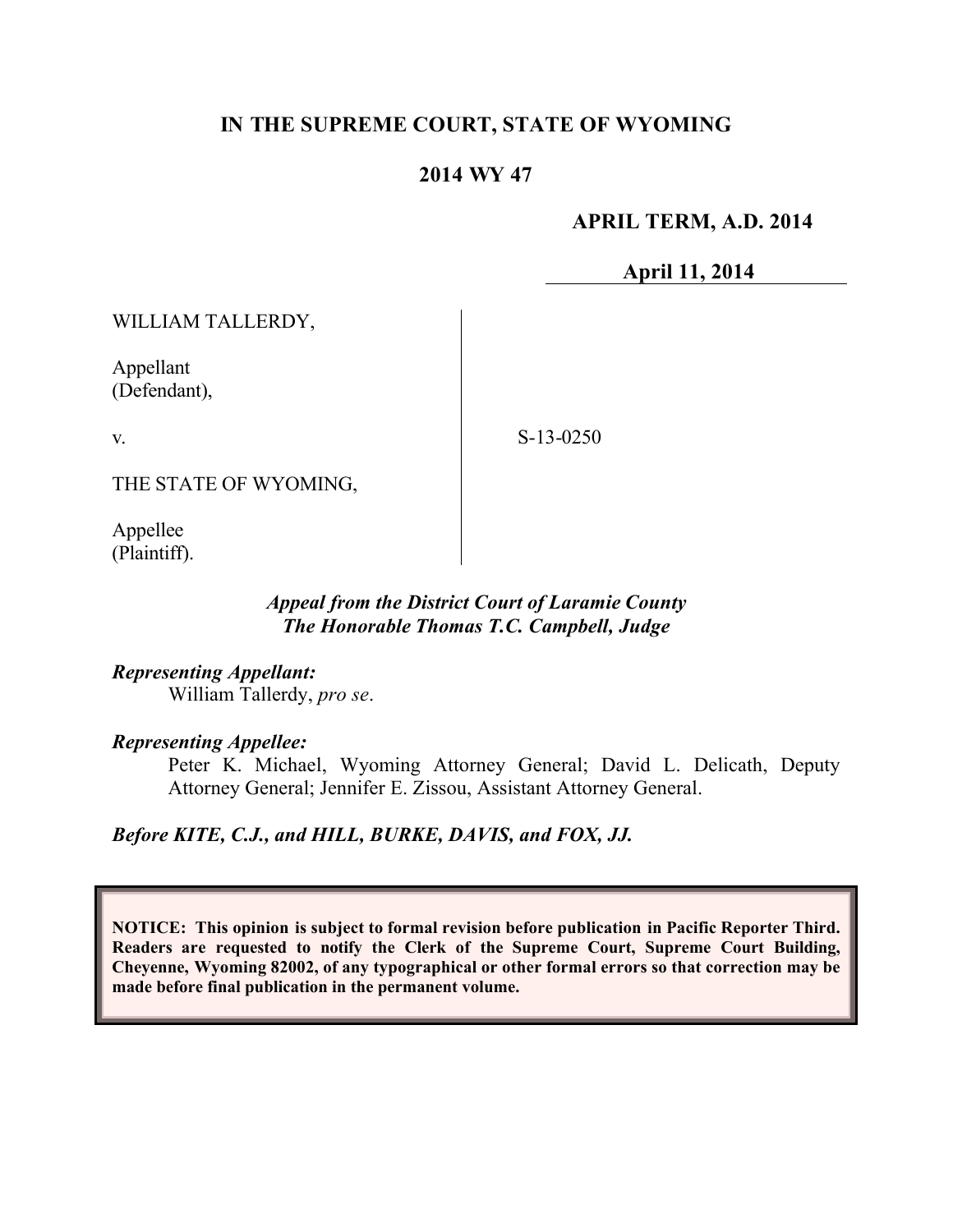# **FOX, Justice.**

[¶1] William Tallerdy appealed the district court's order granting in part and denying in part his motion to correct his sentence. We find that the district court properly credited him an additional 169 days for time served, and therefore affirm.

#### **ISSUE**

[¶2] The issue presented by Mr. Tallerdy is whether the district court properly credited him for time served.

# **FACTS**

[¶3] On October 13, 2005, Mr. Tallerdy was arrested and charged with two counts of third-degree sexual assault. He was released on bond on November 8, 2005. Mr. Tallerdy violated his bond conditions and was again arrested on March 7, 2006. He was released a second time on bond on November 27, 2006. After violating his bond conditions once more, he was arrested on February 16, 2007. He remained in custody until his hearing in March 2007. In a separate docket, he was charged with two counts of forgery.

[¶4] Mr. Tallerdy pled guilty to the two forgery counts and no contest to the sexual assault charges. On March 9, 2007, the district court imposed two sentences of two to four years, to be served concurrently, on the forgery charges, and two sentences of three to five years, to be served consecutively, on the sexual assault charges. The second of the sexual assault sentences was to be suspended in favor of four years of probation. The district court credited Mr. Tallerdy with 144 days for the time he served awaiting sentencing.

[¶5] On June 10, 2008, Mr. Tallerdy was granted parole on the forgery sentence and began serving the consecutive sentences for sexual assault. He completed his sentence for the first count of sexual assault and was released on December 5, 2011, to serve the second count on probation. Upon his release, Mr. Tallerdy moved to Arkansas. He was arrested for probation violation on September 24, 2012, in Arkansas, and remained in custody there until he was transferred to Laramie County on October 5, 2012. On November 30, 2012, the district court revoked his probation and imposed the second sexual assault sentence. The district court also credited Mr. Tallerdy a total of 66 days for time served while awaiting his hearing.

[¶6] Mr. Tallerdy filed a *pro se* Motion to Correct Illegal Sentence, claiming that he was entitled to a total of 426 days credit for time served. The district court granted Mr. Tallerdy's motion in part, crediting him an additional 169 days beyond the 144 days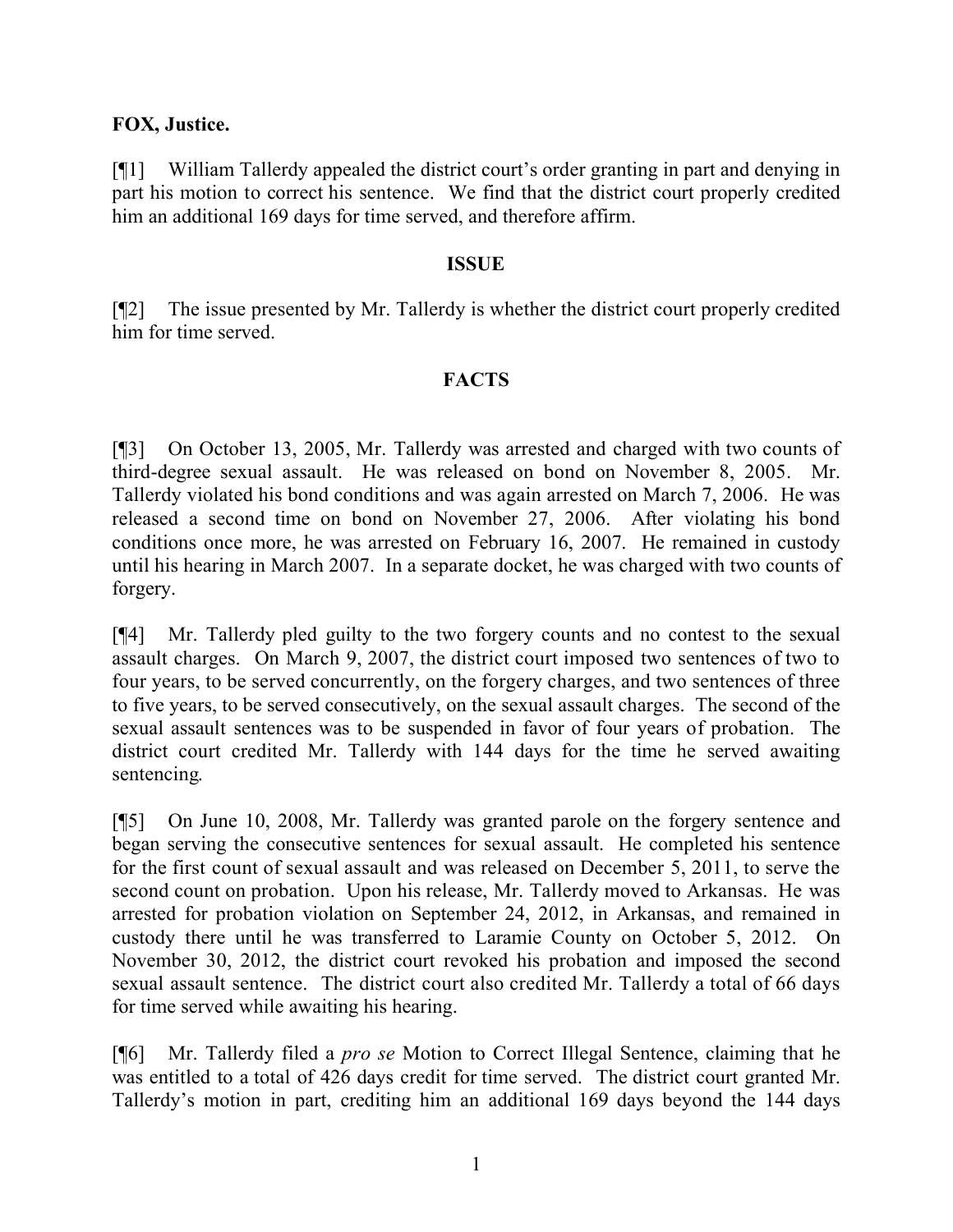originally awarded at his sentencing, and the 66 days awarded upon the revocation of his probation, for a total of 379 days. Mr. Tallerdy filed this appeal, claiming that the district court should have awarded him an additional 47 days credit for time served.

#### **STANDARD OF REVIEW**

[¶7] We apply a *de novo* standard of review to claims of illegal sentence based upon failure to grant proper credit for time served. *Cothren v. State*, 2013 WY 125, ¶ 25, 310 P. 3d 908, 915 (Wyo. 2013); *Moronese v. State*, 2012 WY 34, ¶ 5, 271 P.3d 1011, 1013 (Wyo. 2012).

# **DISCUSSION**

[¶8] The law is well-settled that a defendant is entitled to sentencing credit for the time he spends in presentence confinement when that confinement is due to his financial inability to post bond with respect to the charged offense. *Abitbol v. State*, 2008 WY 28, ¶ 12, 178 P.3d 415, 418 (Wyo. 2008). In addition, if a petition for revocation of probation is filed, and the probationer is in custody awaiting probation revocation, credit for time served must be given when the pre-revocation time is attributable to the underlying criminal charge. *Jackson v. State*, 2009 WY 82, ¶ 13, 209 P.3d 897, 900 (Wyo. 2009).

[¶9] Here, Mr. Tallerdy first claims that he is entitled to 31 days of credit, covering his initial arrest on October 13, 2005 through November 13, 2005, the time he claims to have been released on bond.<sup>1</sup> The district court credited him 26 days for this initial period, which was based upon a release date of November 8, 2005, not November 13. An examination of the record reveals that Mr. Tallerdy was released on bond on the 8th of November, not the 13th. Therefore, the district court's calculation of 26 days served for this period is correct.

[¶10] Mr. Tallerdy then argues that he is entitled to credit for the period from February 16, 2007 through April 20, 2007, a total of 63 days. <sup>2</sup> Mr. Tallerdy was arrested on

<sup>&</sup>lt;sup>1</sup> In his pleadings Mr. Tallerdy also takes the position that he is entitled to credit for time served from March 7, 2006 until November 27, 2006, for a total of 265 days. The State agreed with his position with respect to this time period and the district court awarded him credit for this period of time. In addition, Mr. Tallerdy contends that he is entitled to credit for the time when he was arrested for probation violation in Arkansas, on September 24, 2012, through the time the district court revoked his probation and imposed the underlying sexual assault sentence, November 30, 2012, a total of 67 days. The State also agreed with his claim with respect to this time period. The district court properly awarded him credit for those days as well. Because there is no issue as to these two time periods, we will not address them here.

 $2$  The significance of the April 20, 2007, date is unclear from Mr. Tallerdy's pleadings, although the State has stated that April 20, 2007, was the date he arrived at the Wyoming State Penitentiary.